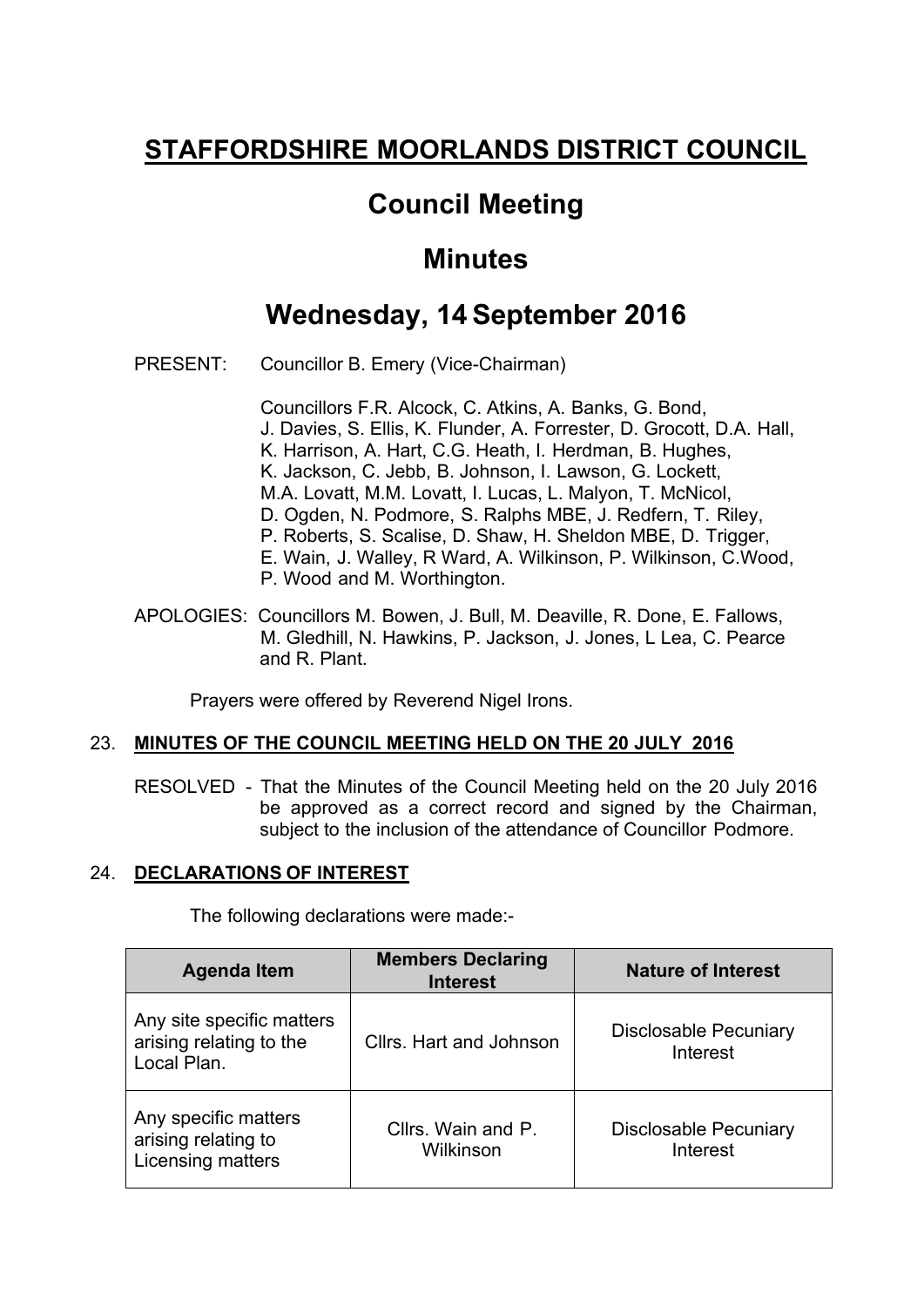| <b>Agenda Item</b>                                    | <b>Members Declaring</b><br><b>Interest</b> | <b>Nature of Interest</b>                                           |
|-------------------------------------------------------|---------------------------------------------|---------------------------------------------------------------------|
| Matters relating to Leek<br><b>Moorlands Hospital</b> | Cllr P. Wood                                | Other Interest - Daughter<br>employee at Leek Moorlands<br>Hospital |

## 25. **LEADER'S ANNOUNCEMENTS**

### **Community Pharmacies**

A number a community pharmacies were facing closure due to a reduction in Government funding. The number of small chemists was likely to reduce to be replaced by centralised hubs. This would make a significant difference to a lot of people including the district's elderly population and for people who live in rural areas as not everybody would be able to take advantage of on-line services. People had been encouraged to use pharmacies for advice and medication which had helped to alleviate pressure on doctors surgeries and accident and emergency departments. The Leader sought the permission of members to write to the Health Minister with regards to the issue.

RESOLVED – That a letter be issued to the Health Minister by the Leader to convey the views of the Council, as outlined above, with regards to the proposals for community pharmacies.

### **Community Beds - Cheadle and Leek Hospitals**

The Leader announced that a meeting had taken place with North Staffordshire Clinical Commissioning Group with regards to the proposed changes and would provide further detail in response to a question submitted by Councillor Atkins later in the meeting.

### **West Midlands Ambulance Service - Rapid Response Vehicle (RRV)**

Councillor Ralphs explained that the RRV which had been in use in the Leek and surrounding area had been replaced by a new fully functioning 4x4 ambulance based at Leek Moorlands Hospital. However, the Leader expressed the view that an RRV should also be retained in addition to the ambulance given concerns with regards to response times for emergencies. Councillor Ralphs stated that she would be campaigning to retain the RRV and would be meeting with the Accountable Officer of the North Staffordshire Clinical Commissioning Group to discuss the matter shortly.

### 26. **RECEIPT OF PETITION**

A petition was received with regards to proposed Housing Allocations in Cheadle South West. This would be passed to the Council's Regeneration Team for consideration.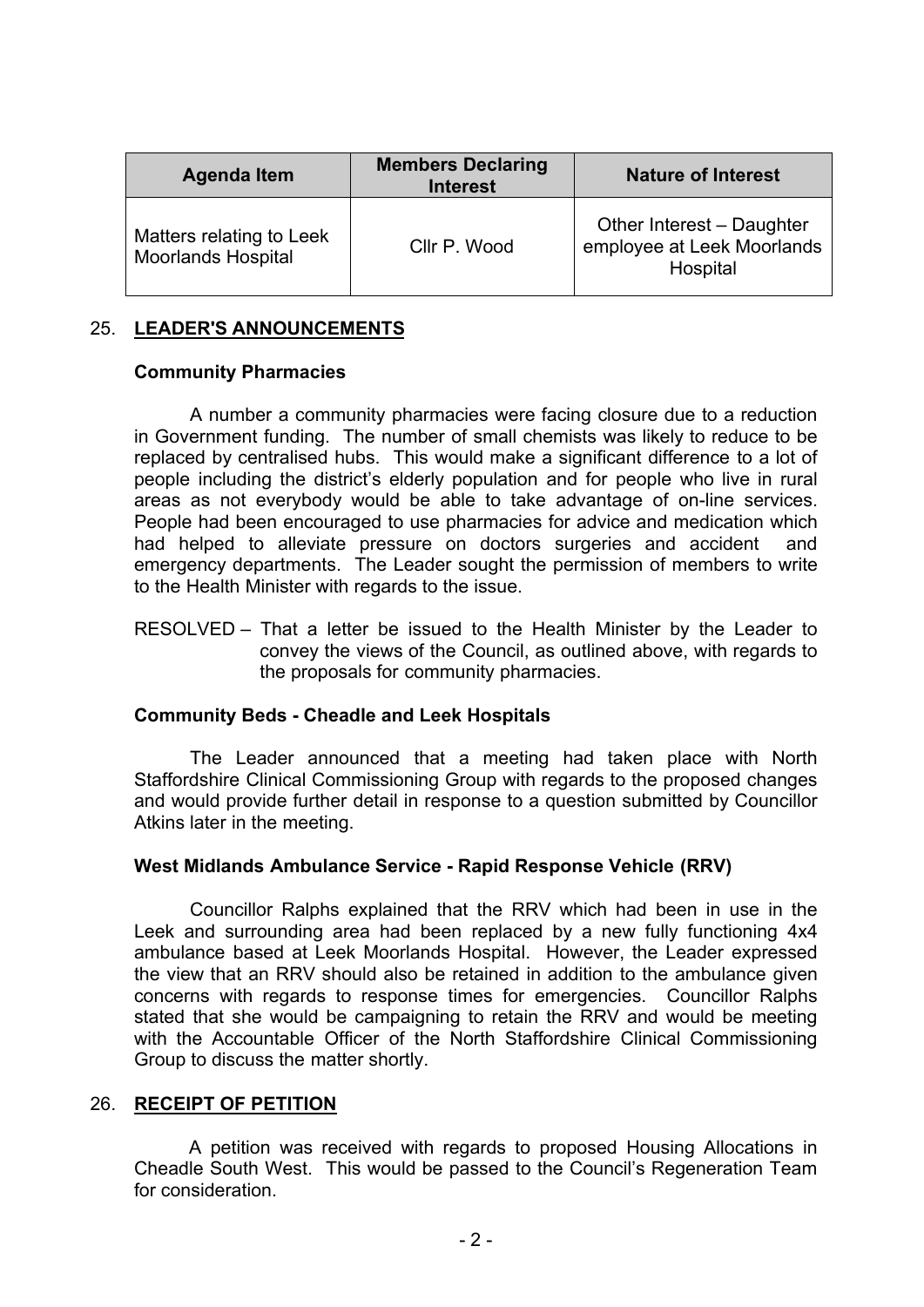## 27. **RECOMMENDATIONS FROM THE CABINET, OVERVIEW AND SCRUTINY PANELS AND COMMITTEES**

## **Audit and Accounts Committee - 28th July 2016**

## (a) **Annual Treasury Management Report 2015/16**

RESOLVED - That the Annual Treasury Management Report 2015/16 be approved.

### (b) **Treasury Management Update Report**

RESOLVED - That the treasury management position as at  $30<sup>th</sup>$  June 2016 be noted.

## 28. **COUNCILLOR N. HAWKINS**

RESOLVED - That, in accordance with Section 85 of the Local Government Act 1972, Councillor N. Hawkins be granted a dispensation from attending meetings of the Council and its constituent bodies due to her ongoing treatment for a medical condition until the next meeting of the Council when the situation would be reviewed.

### 29. **QUESTIONS RAISED UNDER PROCEDURE RULE NO. 10**

- (a) **Question to the Leader received from Councillor Malyon:**
- **Q: "After the statement in the paper that Cllr Bull has left the Planning Applications Committee, there lies some confusion around this issue as Cllr Bull said at Cheadle Town Council that she is still a member of the Planning Applications Committee, could you please clarify this matter?"**
- **A:** *It was clarified that Councillor Bull was no longer a member of the Planning Applications Committee by the Leader. In response to supplementary questions the Leader explained that meetings could take place after the Council meeting with regards to Councillor Bull's role of District Council Chairman.*

## (b) **Question to the Portfolio holder for Planning, Development and Property submitted by Councillor Atkins:**

*(Councillor Hart left the room for the duration of this item)*

**Q: "What is the present timetable for the determination of SMDC's Local Plan?"**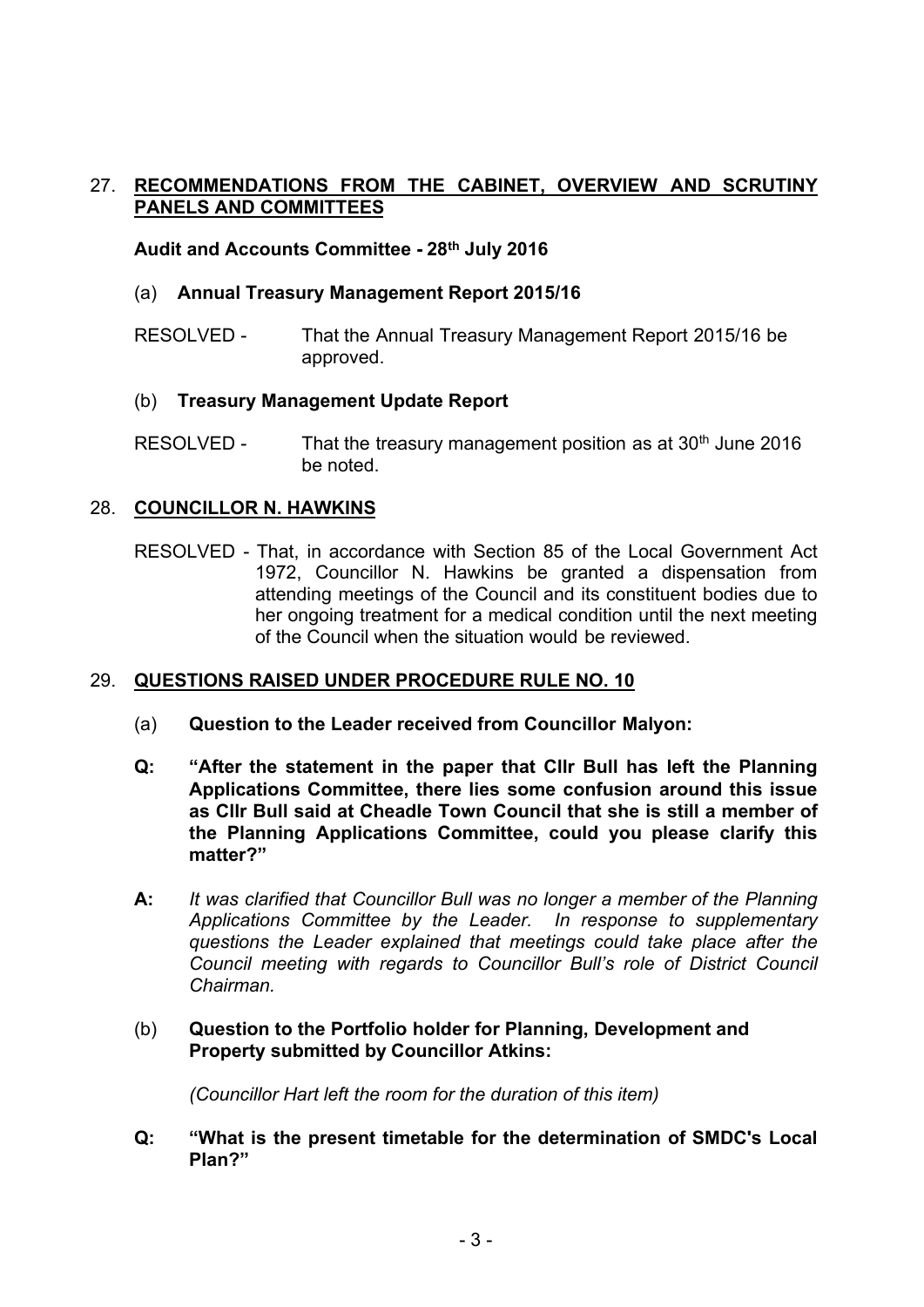- **A:** *"In December 2015, the Council agreed the following timetable for the preparation of the Local Plan.*
	- *• Consultation on Preferred Options Local Plan - April-May 2016*
	- *• Publication and Representations Invited on Local Plan - Nov-Dec 2016*
	- *• Submission to Secretary of State - Feb 2017*

*A further consultation regarding policies was envisaged in August after the Government had issued the revised National Planning Policy Framework (NPPF). The consultation on the NPPF was launched in December 2015 and it was anticipated that the revised version would have been adopted by now. However the delay in achieving Royal Assent for the Housing and Planning Act has resulted in consequent delays to the revised NPPF and therefore uncertainty regarding policies relating to, among others, affordable housing and brownfield development. The further consultation planned for August did not take place. Further details are expected from the Government in the Autumn. Officers are investigating how the impact on the Local Plan timetable can be addressed and a further Cabinet report will be produced if changes to the timetable are required."*

*In response to supplementary questions the Portfolio Holder confirmed that the Council would ensure that full consultation takes place following a government statement. The timetable for the Local Plan may be extended should this be necessary.*

(c) *Question to the Leader submitted by Councillor Atkins:*

### **Q: "What representations has the Leader made regarding the proposed closure of Cheadle Hospital?"**

**A:** *The Leader explained that a meeting had taken place with Marcus Warnes, the Accountable Officer for North Staffordshire Clinical Commissioning Group . It was confirmed that admissions to community beds at Cheadle Hospital would not take place after 30th September 2016. Of the beds at Cheadle only seven were occupied by people from Cheadle. It was reported that research had shown that patients' preference was to return home for care where possible but care packages needed to be put into place for this to happen.*

*In response to supplementary questions the Leader explained that patients would remain in hospital if homecare was not considered appropriate and that more personnel would in place to implement care packages. A meeting would be taking place in October with regards to community beds at Leek Hospital. This decision would be subject to consultation before being implemented. The Council would take part in the consultation process and invite representatives to the Council's Health Overview and Scrutiny Panel.*

(d) *Question received from Councillor P. Wilkinson:*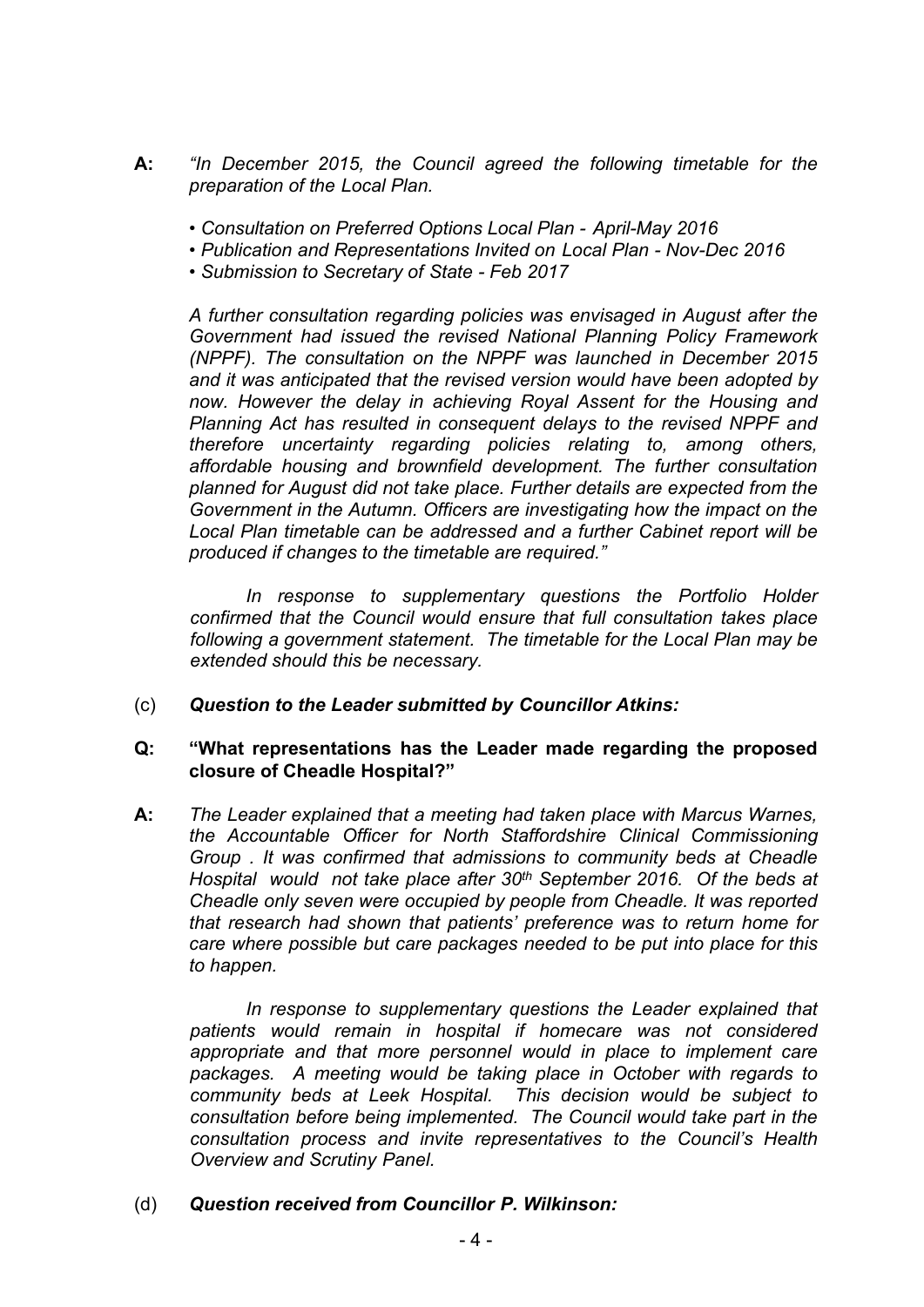## **Q: "Can the Leader inform us at what point the matter concerning Councillor Julie Bull's breach of the code of conduct went before the Standards Committee?"**

**A:** *The Vice-Chairman of the Standards Committee confirmed that the Council's procedures for dealing with complaints had been used for this particular matter and that the next meeting of the Standards Committee would receive a report providing an update on the complaint. In response to supplementary questions it was reiterated that the correct procedure had been followed and that a report would be presented to the next meeting of the Standards Committee. The procedures for dealing with such matters were approved by Council in July 2012 following the introduction of the Localism Act 2011. Councillors were reassured that all complaints were considered in accordance with the legislation and the procedures that the Council had agreed. With regards to Councillor Bull's other positions within the Council the Leader explained that the Council's Constitution may be reviewed in order to maintain levels of transparency and accountability and avoid recurrences of such instances.*

## 30. **CHANGES TO MEMBERSHIP**

RESOLVED - That the following changes to membership be noted:-

Planning Applications Committee: **Delete:** Councillor J. Bull **Add:** Councillor P. Jackson

The Meeting closed at 7.32 p.m.